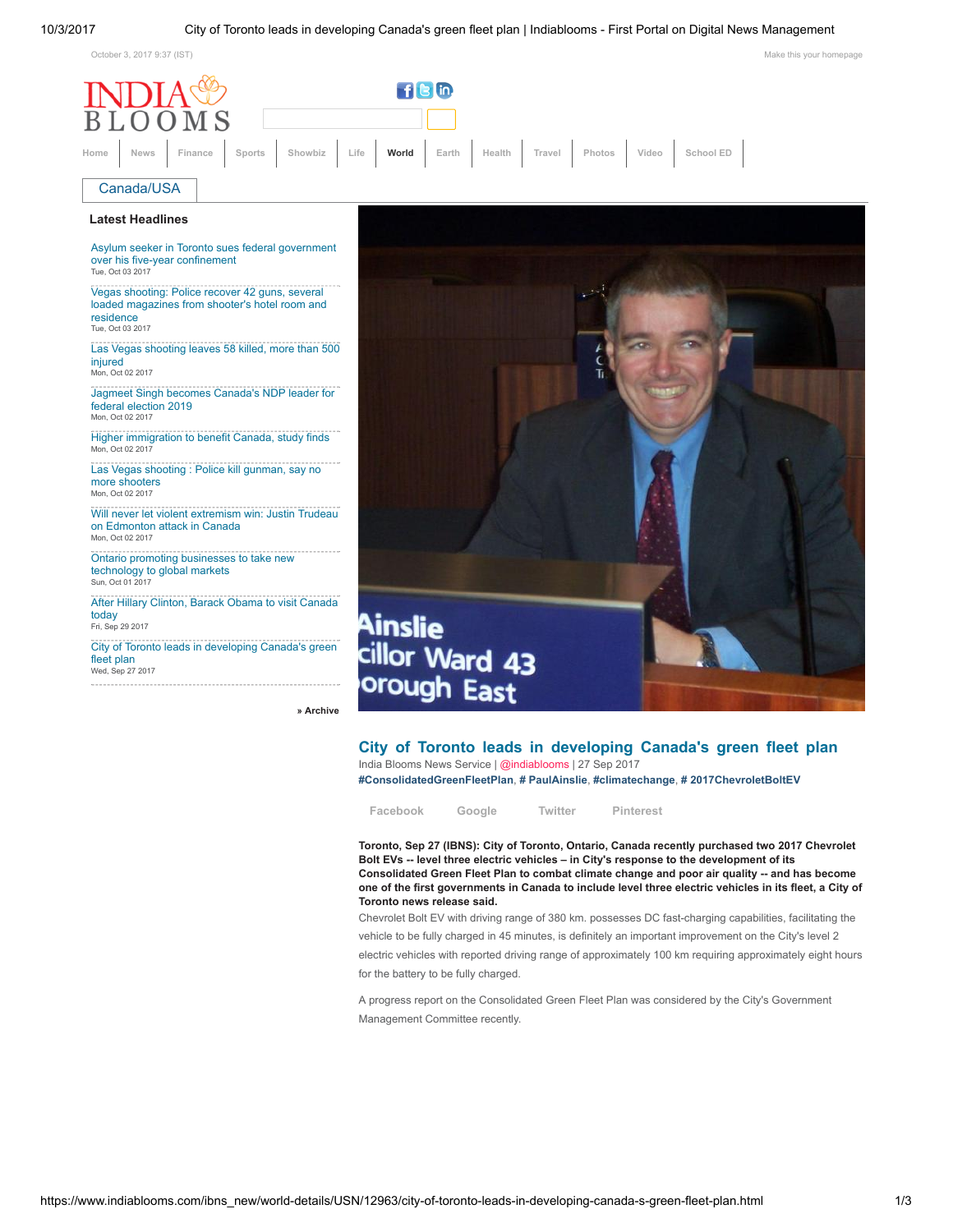

"The City of Toronto continues to be a leader in green fleet technology," Councillor Paul Ainslie (Ward 43 Scarborough East), Chair of the City's Government Management Committee was reported by media as saying. "This investment demonstrates our ongoing efforts to reduce our fleet's environmental impact while pursuing cost-effective solutions."

The City currently has 2,091 green vehicles and pieces of equipment in its fleet, according to official reports, and represents 24 percent of the total number of vehicles in the City's fleet. This includes electric, hybrid, fuel-efficient and alternative fuel vehicles, as well as conventional vehicles with fuelconserving technologies.

The goal of the City of Toronto's Consolidated Green Fleet Plan, continued the news release, is to choose vehicles that consume less fuel and emit less greenhouses gases and air pollution, are economically viable, meet the City's operational requirements, and are sustainable.

Green Fleet Plan 2014-2018 ("Consolidated Plan") is the result of cooperation between the five major City Fleets.

Three of the five fleets ("City Fleets") are managed by City of Toronto Divisions: Fleet Services Division ("Centrally-Managed Fleet"), Emergency Medical Services (EMS) and Toronto Fire Services (TFS)

The remaining two fleets are managed by the City Agencies: Toronto Police Service (TPS) and Toronto Transit Commission (TTC).

Input from each of the five major City Fleets were taken for the design of this to ensure a cost-effective action plan for the next five years.

The Consolidated Plan, according to reports, focuses on emissions from the operation of almost 10,000 on-road and off-road vehicles and equipment owned and operated by the City of Toronto, Canada's largest city, the fourth largest in North America – a global centre for business, finance, arts and culture home to a diverse population of about 2.8 million people -- and ranked one of the world's most livable cities In 2017.

(Reporting by Asha Bajaj) Image of 2017 Chevrolet Bolt EV: Twitter Image of Paul Ainslie: Facebook